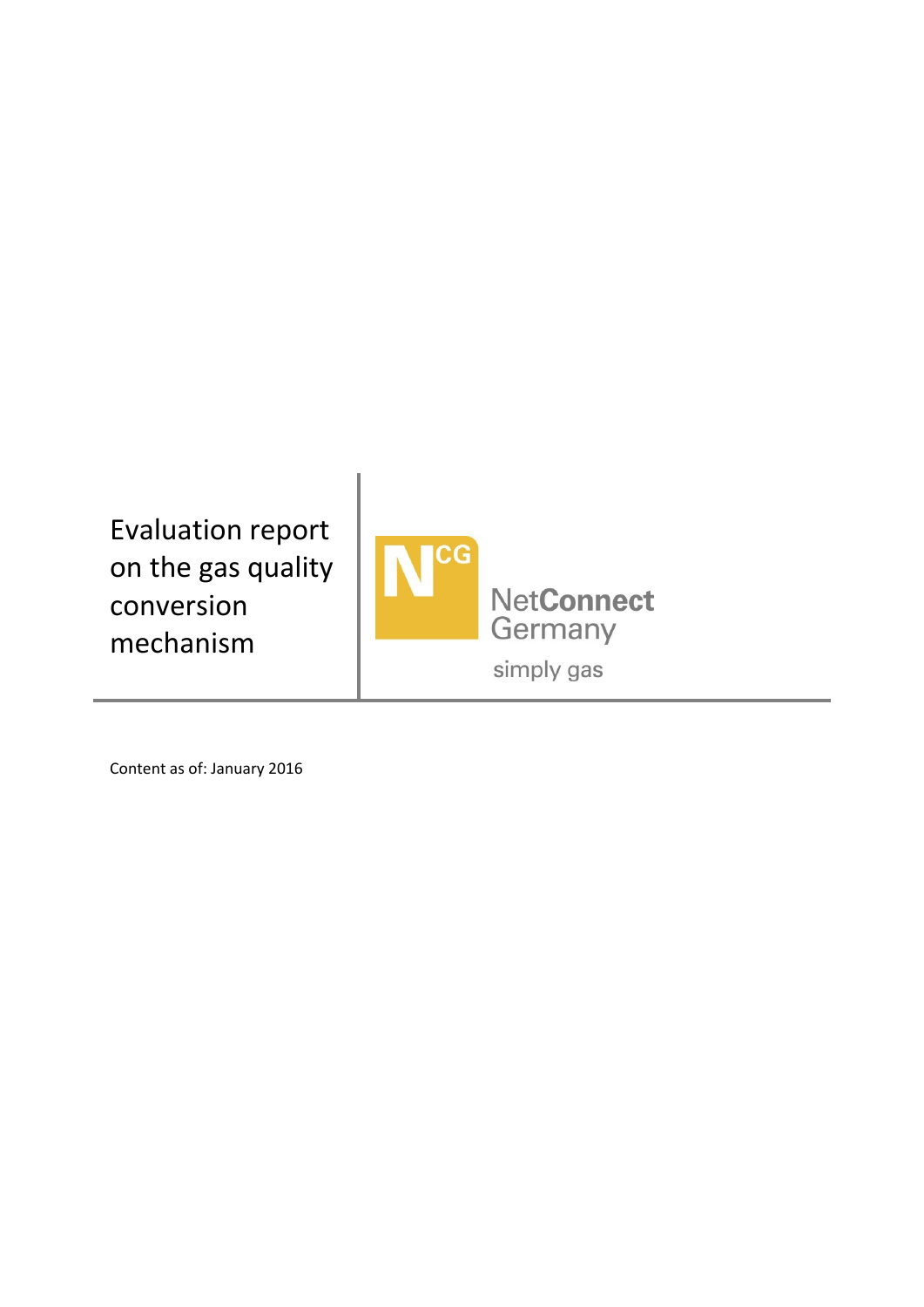

# **Table of contents**

| 1.   |                                                                         |  |  |  |  |
|------|-------------------------------------------------------------------------|--|--|--|--|
| 2.   |                                                                         |  |  |  |  |
| 2.1. |                                                                         |  |  |  |  |
|      |                                                                         |  |  |  |  |
|      |                                                                         |  |  |  |  |
| 2.2. |                                                                         |  |  |  |  |
| 2.3. |                                                                         |  |  |  |  |
| 2.4. |                                                                         |  |  |  |  |
|      |                                                                         |  |  |  |  |
|      |                                                                         |  |  |  |  |
| 2.5. |                                                                         |  |  |  |  |
| 3.   |                                                                         |  |  |  |  |
| 3.1. |                                                                         |  |  |  |  |
|      |                                                                         |  |  |  |  |
| 3.2. |                                                                         |  |  |  |  |
| 4.   |                                                                         |  |  |  |  |
| 4.1. | Measures planned before 1 October 2016: raising the conversion fee  18  |  |  |  |  |
| 4.2. | Measures planned after 1 October 2016: retaining the conversion fee  19 |  |  |  |  |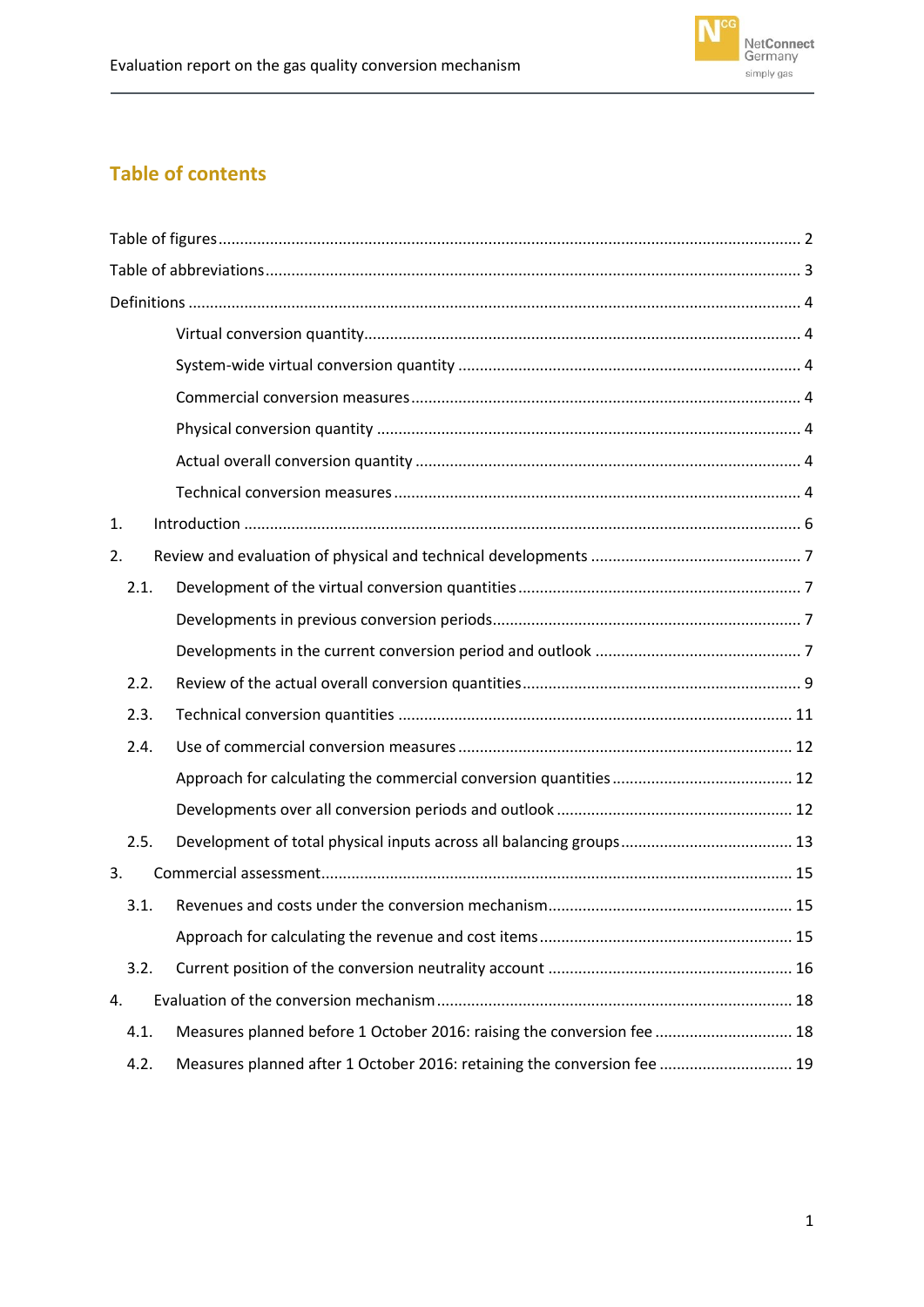

# <span id="page-2-0"></span>**Table of figures**

| Figure 8: Evolution of the conversion neutrality account balance since October 2012  17 |  |
|-----------------------------------------------------------------------------------------|--|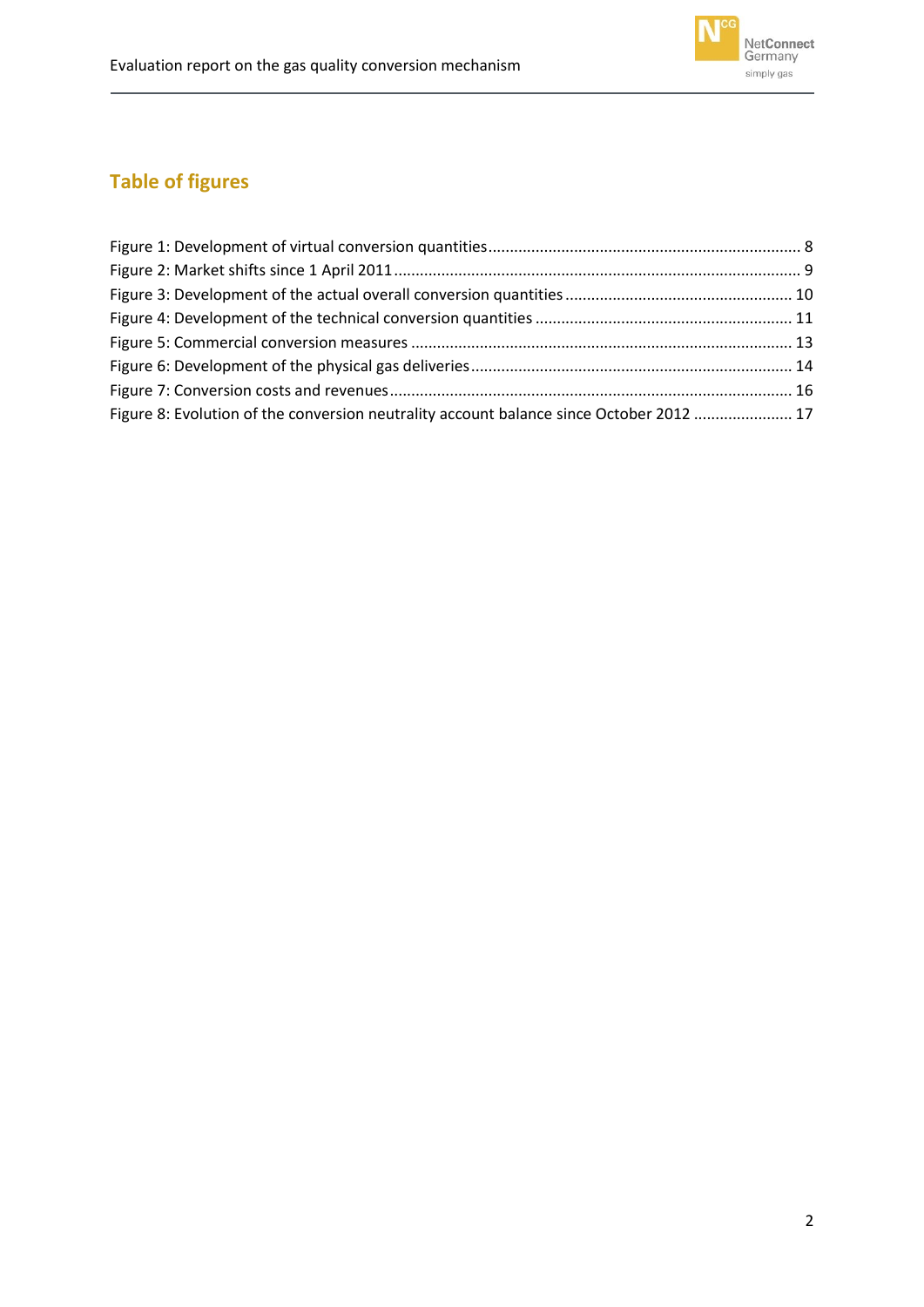

## <span id="page-3-0"></span>**Table of abbreviations**

- bcm/a billion cubic metres per year
- BGM Balancing group manager
- FZK Freely combinable capacity, i.e. capacity that is not subject to any transportation route restrictions or other restrictions as to its use (*"frei zuordenbare Kapazitäten"*)
- GTS Gas Transport Services B.V. (Dutch gas transmission system operator)
- MAM Market area manager
- MOL Merit order list
- MBG Master balancing group
- NCG NetConnect Germany GmbH & Co. KG
- OGE Open Grid Europe GmbH
- TG Thyssengas GmbH
- TTF Title Transfer Facility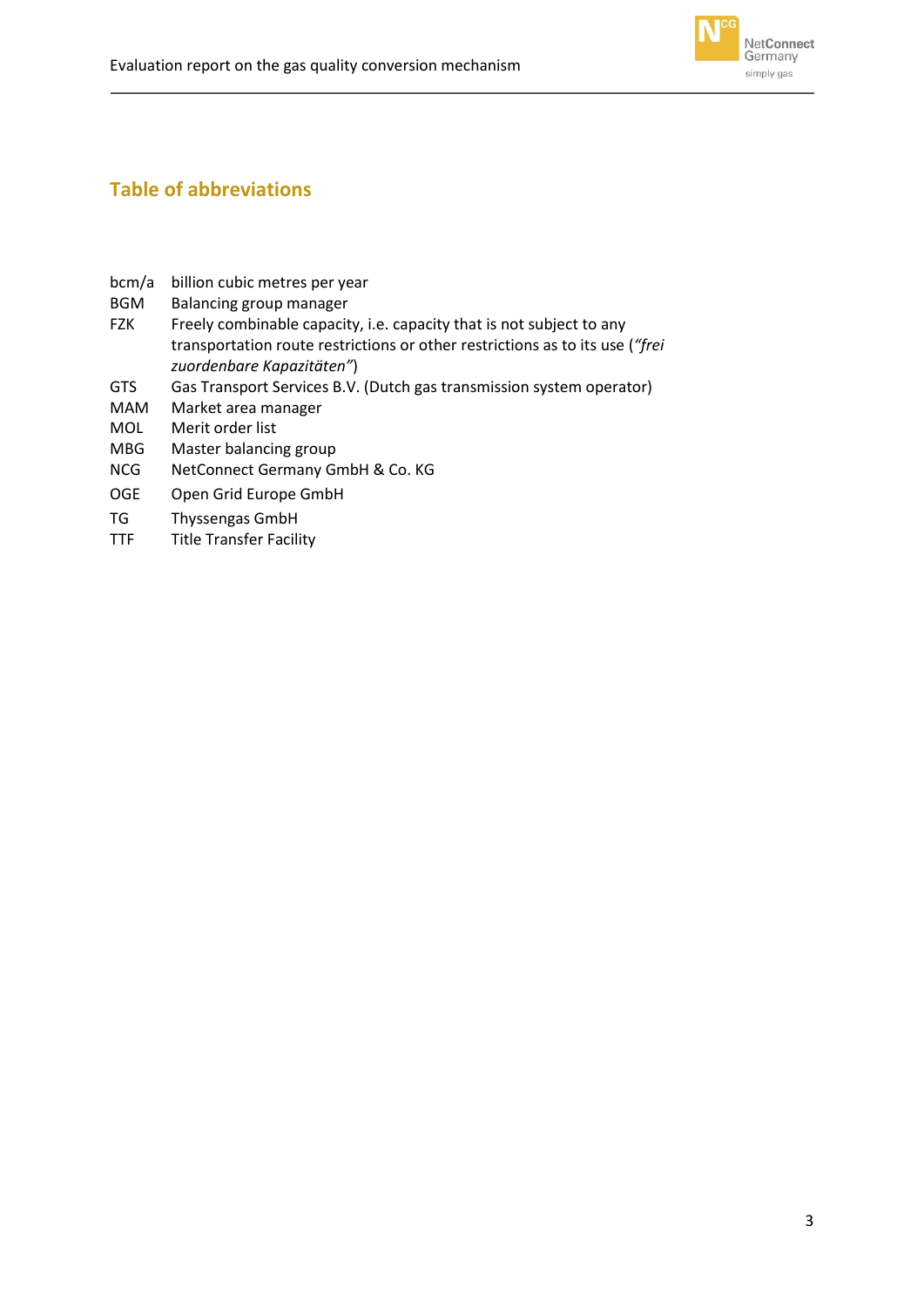

## <span id="page-4-0"></span>**Definitions**

### <span id="page-4-1"></span>**Virtual conversion quantity**

The quantity converted and invoiced for each balancing group portfolio under the cross-quality balancing mechanism, i.e. if there are opposite balances for high CV gas and low CV gas in an MBG, the smaller of the two quantities is billed as the conversion quantity. Virtual conversion may also refer to the sum of the virtual conversion quantities determined for the individual balancing groups.

#### <span id="page-4-2"></span>**System-wide virtual conversion quantity**

One of the alternative approaches for determining the actual overall conversion quantity: The sum of all inputs and offtakes across all balancing group portfolios with allocations for gas of both gas qualities is determined (separately) for each gas quality. If the resulting high CV and low CV balances are in opposite directions (different algebraic signs), then the smaller of the two quantities represents the system-wide virtual conversion quantity. From the quantity thus obtained the technical conversion quantities that have been converted exclusively for virtual conversion purposes must be deducted. In this calculation all balancing group portfolios comprising at least one subordinate balancing group for gas of a quality different from the gas quality of the master balancing group are taken into account. Both the master balancing group and the subordinate balancing group must be actively used, i.e. both must have been declared as receiving data for balancing purposes.

#### <span id="page-4-3"></span>**Commercial conversion measures**

In order to apply a commercial value to the system-wide virtual conversion quantity the relevant figure is compared with the quantities delivered/received as part of external balancing actions on the day in question. For this purpose it is assumed that quality-specific balancing sales in the gas quality for which there is an over-supply and the quality-specific or locational balancing purchases in the quality for which there is an under-supply have been transacted for the purpose of commercial conversion, with the upper limit being represented by the system-wide virtual conversion quantity.

#### <span id="page-4-4"></span>**Physical conversion quantity**

One of the alternative approaches for determining the actual overall conversion quantity: where balancing actions have been taken in opposite directions, i.e. where quality-specific (procurement criterion "Quality") or locational balancing gas purchases have been made in one gas quality whereas quality-specific or locational balancing gas sales have been transacted in the other gas quality, the smaller of the two quantities represents the actual overall conversion quantity.

### <span id="page-4-5"></span>**Actual overall conversion quantity**

Umbrella term for the quantity determined according to either the "system-wide virtual" approach or the "physical" approach.

#### <span id="page-4-6"></span>**Technical conversion measures**

This refers to the gas quantities technically converted by means of mixing plants owned by the transmission system operators OGE and TG. OGE operates mixing plants converting between both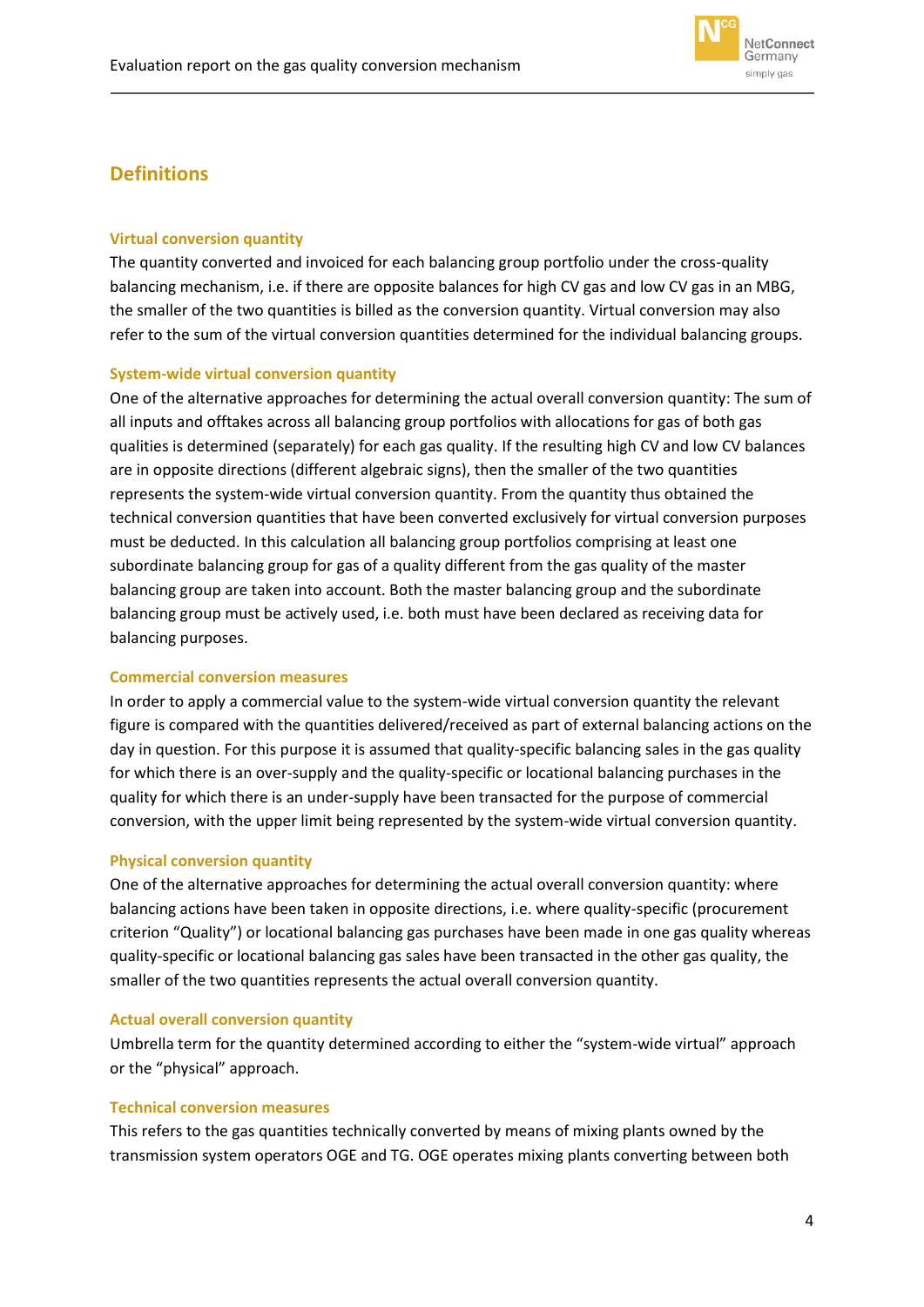

gas qualities (from high CV to low CV quality and vice versa), whereas the Thyssengas mixing plants convert high CV gas to low CV gas only.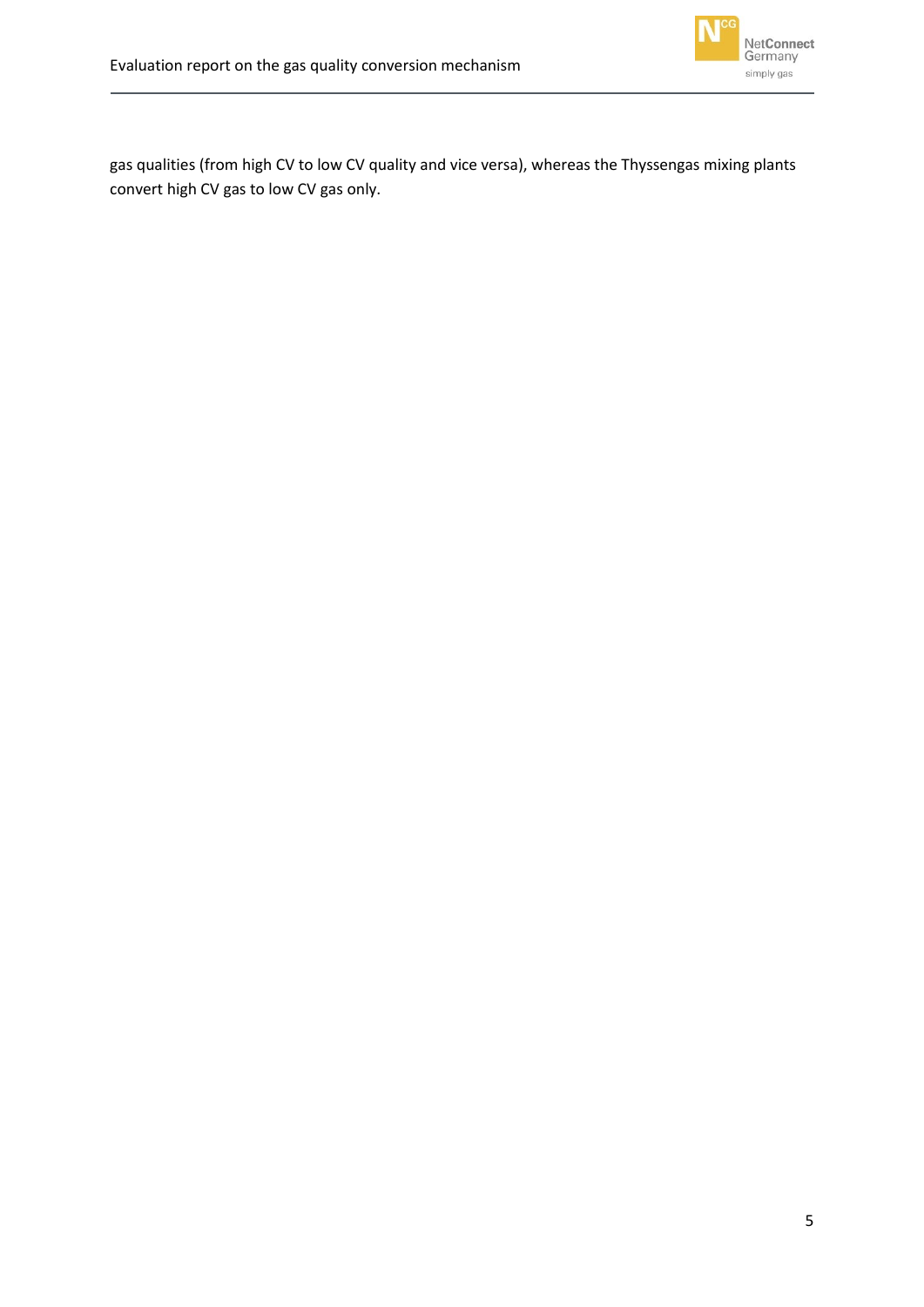

## <span id="page-6-0"></span>**1. Introduction**

NCG has been operating a multi-quality market area since 1 April 2011. The rules for the gas quality conversion mechanism were laid down in an administrative ruling issued by the German federal regulator BNetzA on 28 March 2012 (Ref: BK7-11-002, so-called "KONNI Gas" decision).

The KONNI Gas ruling imposes upon NCG an obligation to submit an evaluation report on the development and evaluation of the conversion mechanism by 1 February every year. The present evaluation report describes the development of the conversion mechanism over the period since the multi-quality market area was launched and sets out the measures NCG currently plans to implement in relation thereto.

In the NCG market area mixing plants are used to technically convert gas both from and to high calorific value quality ("high CV gas") and low calorific value quality ("low CV gas"). Where the conversion capacity of those plants is not sufficient to meet requirements, the market area manager has to revert to the balancing tools available and thus take commercial conversion measures. The conversion fee and the conversion neutrality charge serve to recover the costs incurred for such commercial conversion activities.

The conversion fee has been applied since 1 April 2011, and is set by NCG for a period of 6 months each (so-called conversion period, from 1 April to 30 September and from 1 October to 31 March, respectively). In addition to the conversion fee NCG may also apply a conversion neutrality charge, which is charged on the gas quantities physically delivered to the market area if the revenues generated from conversion fee payments are not sufficient to recover the costs NCG incurs for its commercial conversion activities.

This report is structured as described below:

The first part (chapte[r 2\)](#page-7-0) examines the developments relating to the physical and technical fundamentals. Part 2 (chapter [3\)](#page-15-0) describes the commercial aspects of the conversion mechanism and provides information on the evolution of the relevant costs and revenues including the current position of the conversion neutrality account. Part 3 (chapter [4\)](#page-18-0) sets out the measures currently planned by NCG for the next conversion period (1 April to 30 September 2016) and details the changes NCG believes are necessary in the regulatory framework underlying the conversion mechanism.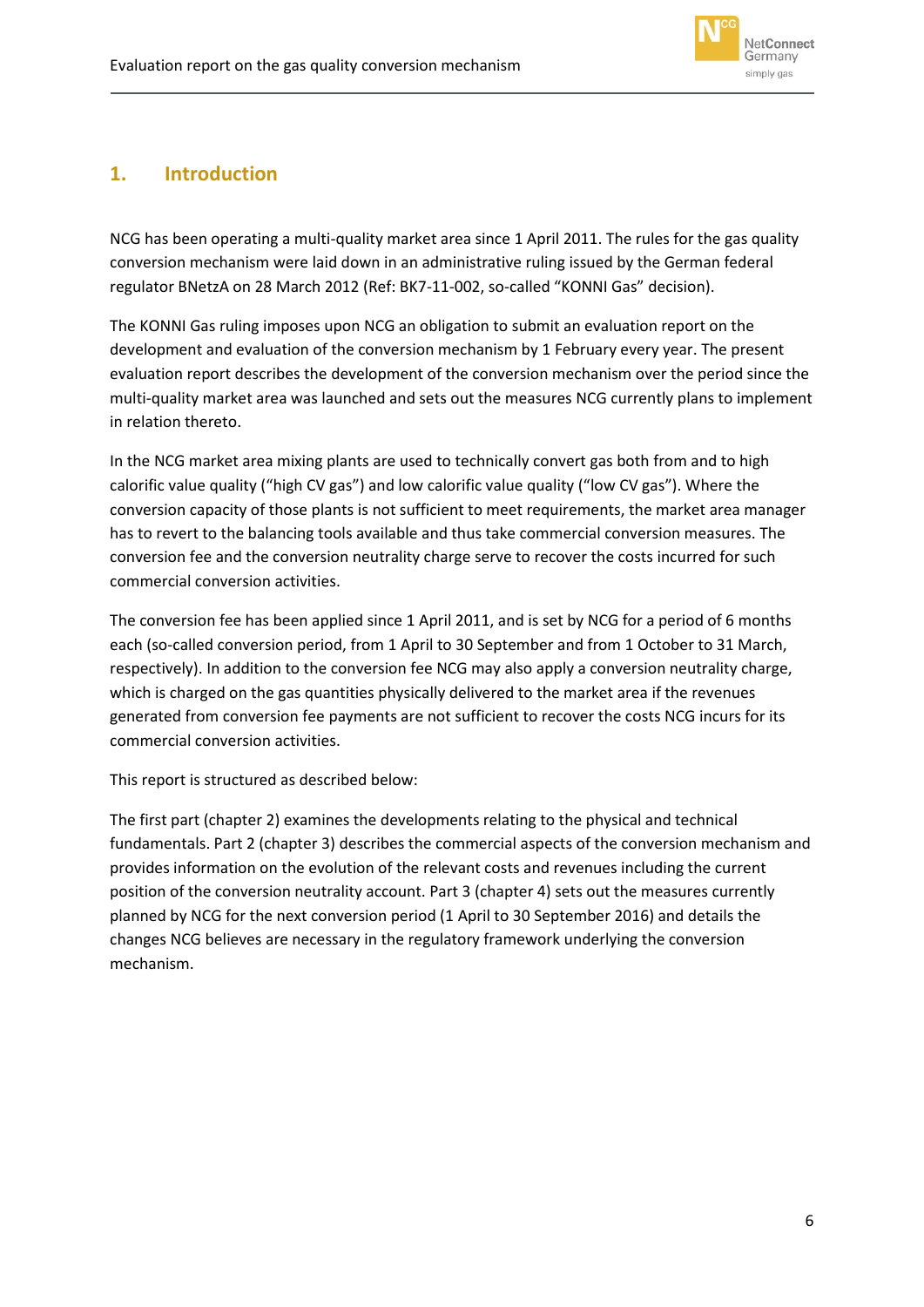

# <span id="page-7-0"></span>**2. Review and evaluation of physical and technical developments**

## <span id="page-7-1"></span>**2.1. Development of the virtual conversion quantities**

#### <span id="page-7-2"></span>**Developments in previous conversion periods**

In the first three conversion periods BGMs hardly used the virtual conversion mechanism. Only when the conversion fee was reduced to €0.70/MWh for the fourth conversion period did the virtual conversion quantities rise slightly. It was as the result of another reduction of the conversion fee down to €0.60/MWh in the fifth conversion period that we temporarily saw a significantly more active use of the virtual conversion mechanism, particularly in the period between April and the middle of June 2013. A consistently active use of the virtual conversion mechanism was not observed until the end of the eighth conversion period (1 October 2014 to 31 March 2015), with the conversion fee standing at €0.40/MWh. This development again accelerated notably after the conversion fee was reduced to €0.30/MWh for the subsequent period. Market participants now made active use of the options provided under the balancing regime to supply their low CV exit points using high CV gas deliveries (which is referred to as a conversion taking place "from high CV quality to low CV quality"). The evolution of the net virtual conversion quantity over time is shown for each period and fee level in [Table 1.](#page-7-4)

### <span id="page-7-3"></span>**Developments in the current conversion period and outlook**

The conversion fee for the current conversion period (October 2015 to April 2016) was set at €0.30/MWh, compared to €0.40/MWh in the previous period. We do not yet have final data available that would allow us to describe the further development up to the end of the current conversion period; however, based on the preliminary data available, we would assume that the overall virtual conversion quantities will exceed those seen in the previous period.

Considering current developments, we expect a net conversion quantity of 3.4m MWh from high CV to low CV quality by the end of this period. This number is based on the assumption that a quantity of 7.4m MWh will be converted from high CV to low CV quality, with a quantity of 4.0m MWh being

| No.            | <b>Conversion period</b> | <b>Conversion fee</b><br>€/MWh | <b>Net virtual</b><br>conversion quantity<br><b>MWh</b> | <b>Direction of</b><br>conversion (net) |
|----------------|--------------------------|--------------------------------|---------------------------------------------------------|-----------------------------------------|
|                | April to October 2011    | 2.00                           | 240,000                                                 | L→H                                     |
| $\overline{2}$ | October to April 2012    | 1.50                           | 100,000                                                 | $L \rightarrow H$                       |
| 3              | April to October 2012    | 0.90                           | 360,000                                                 | $L \rightarrow H$                       |
| 4              | October to April 2013    | 0.70                           | 3,000,000                                               | L→H                                     |
| 5              | April to October 2013    | 0.60                           | 6,300,000                                               | $L \rightarrow H$                       |
| 6              | October to April 2014    | 0.60                           | 920,000                                                 | $L \rightarrow H$                       |
| 7              | April to October 2014    | 0.40                           | 300,000                                                 | $H\rightarrow L$                        |
| 8              | October to April 2015    | 0.40                           | 2,100,000                                               | $H\rightarrow L$                        |
| 9              | April to October 2015    | 0.30                           | 7,250,000                                               | $H\rightarrow L$                        |

<span id="page-7-4"></span>**Table 1: Development of the virtual conversion quantity**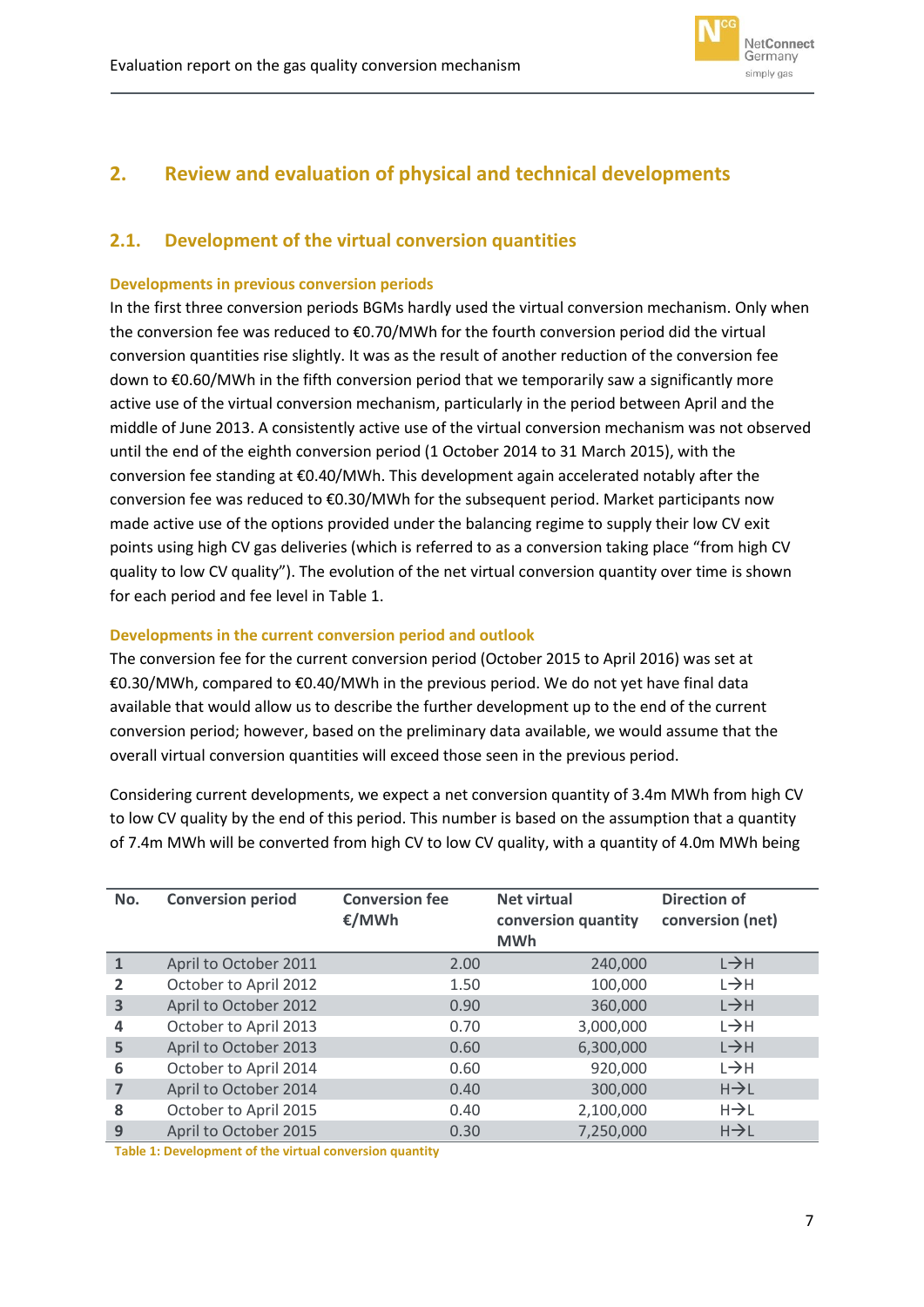

converted in the opposite direction. The market shift from high CV to low CV quality in this period is expected to rise to around  $8\%$ <sup>1</sup>

[Figure 1](#page-8-0) shows the virtual conversion quantities in each conversion period, dotted lines represent projected data.

The market shift figures for the previous periods and the (projected) market shifts in the current conversion period from October 2015 to April 2016 are shown in [Figure 2](#page-9-1) for each of the directions of conversion, dotted lines represent projected data.

### **Virtual conversion quantities**



<span id="page-8-0"></span>**Figure 1: Development of virtual conversion quantities**

**<sup>.</sup>**  $<sup>1</sup>$  Based on projections up to April 2016</sup>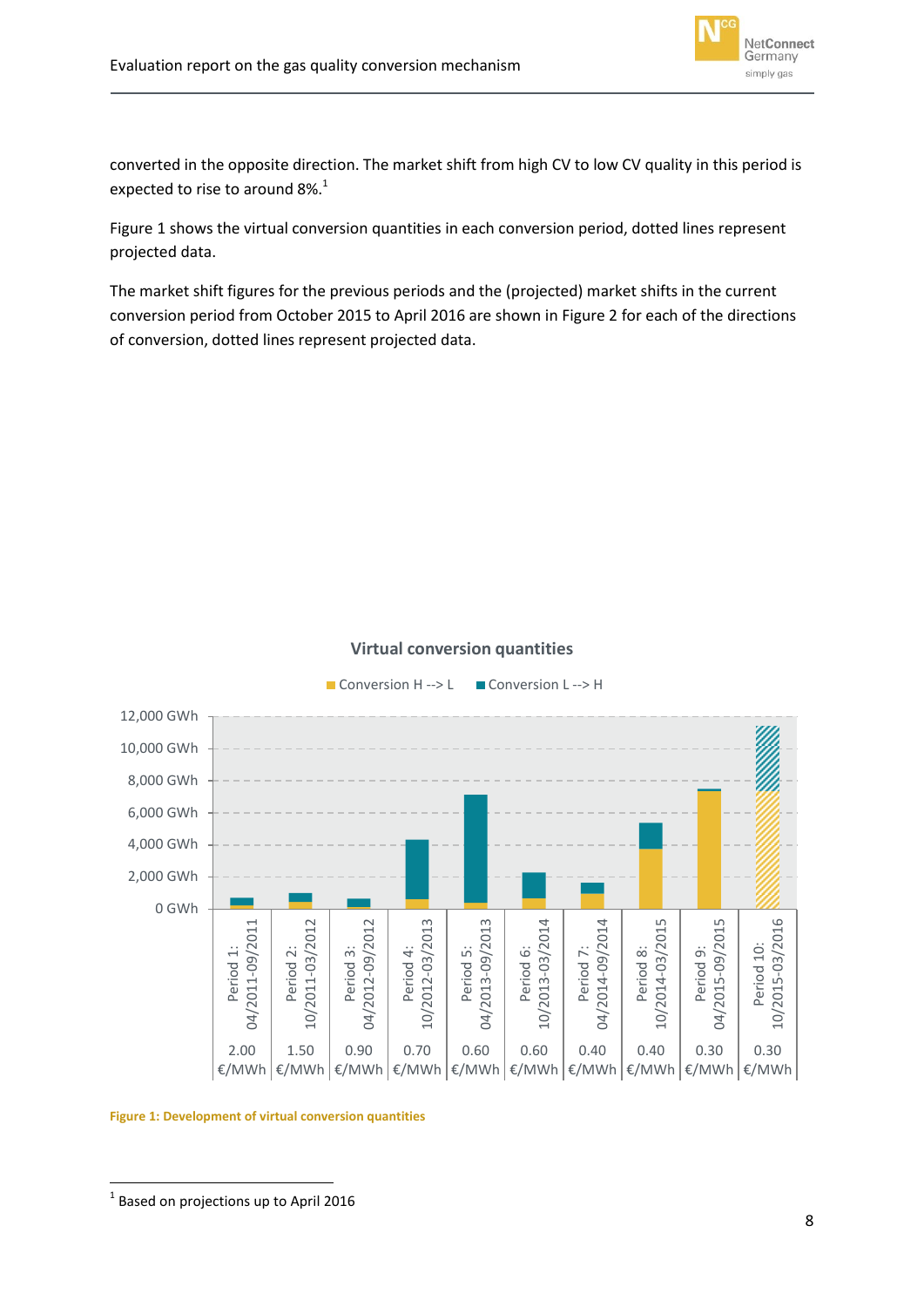

#### **Market shift**

 $\blacksquare$  Market shift (H --> L)/L  $\blacksquare$  Market shift (L --> H)/H

<span id="page-9-0"></span>

<span id="page-9-1"></span>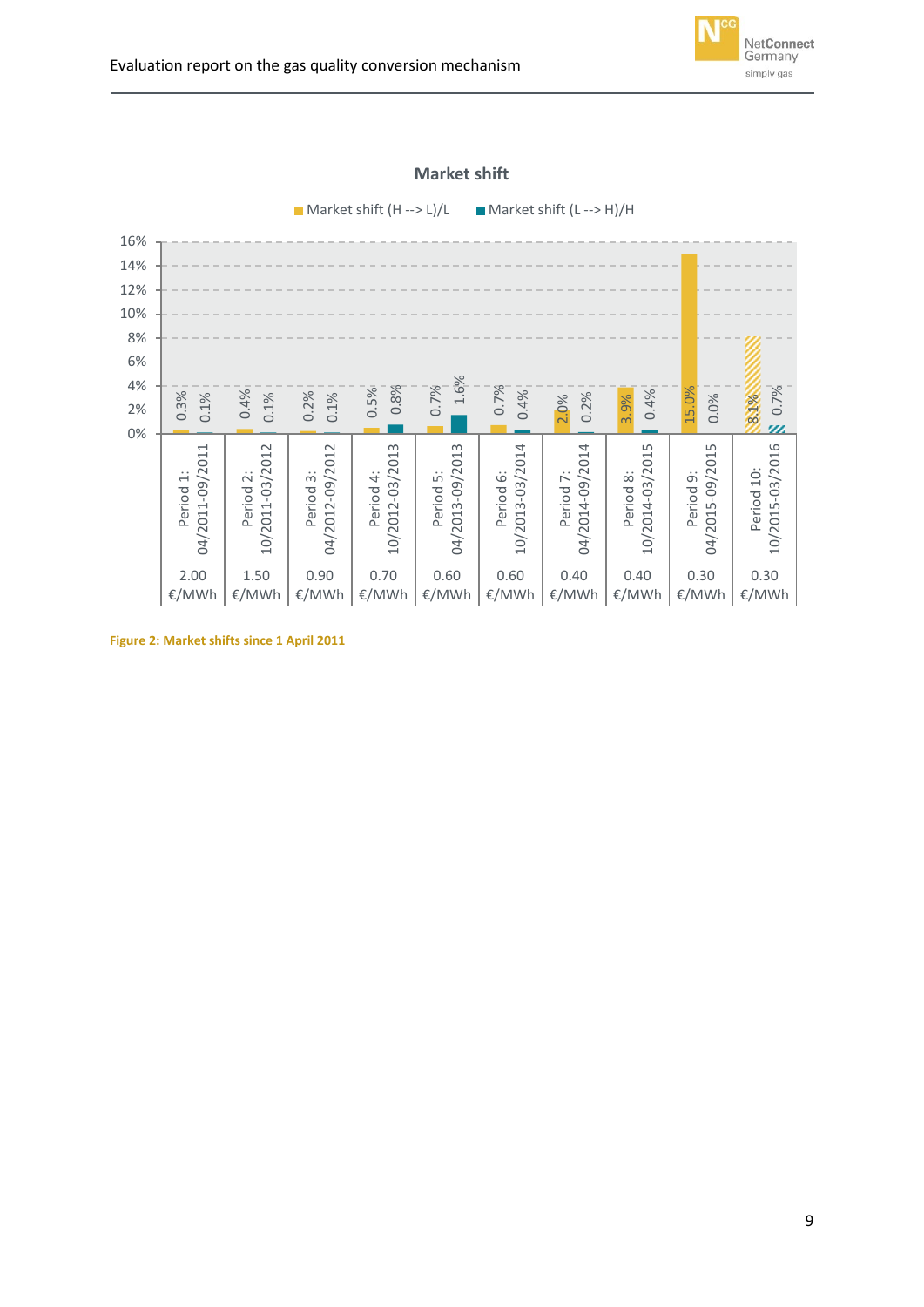

## **2.2. Review of the actual overall conversion quantities**

According to BNetzA's KONNI Gas ruling, the daily market shift between the two gas qualities which needs to be counterbalanced through technical and/or commercial measures may be determined following a system-wide virtual approach or a physical approach.

Due to the availability of technical conversion facilities in its market area NCG has decided to follow the system-wide virtual approach in determining the overall conversion quantities. Under this approach the actual overall conversion quantities are determined by aggregating all inputs and offtakes delivered to and from all actively used linked balancing groups separately for each gas quality[. Figure 3](#page-10-0) shows the actual overall conversion quantities in each conversion period – with dotted lines representing projected data. Due to netting effects the actual overall conversion quantities are lower than the virtual conversion quantities previously considered. Netting effects result from the mutual offsetting of inputs and offtakes when calculating the sums for the entire market area in each gas quality.

Actual conversion is only deemed to have taken place where opposite balances have been determined for the different gas qualities (e.g. an oversupply to the high CV system and an undersupply in the low CV system). Based on the data currently available and considering the developments seen to date, we expect a sharp rise in the (net) actual overall conversion quantity up to 4m MWh (from high CV to low CV quality) by the end of the current conversion period.



### **Actual overall conversion quantities**

<span id="page-10-0"></span>**Figure 3: Development of the actual overall conversion quantities**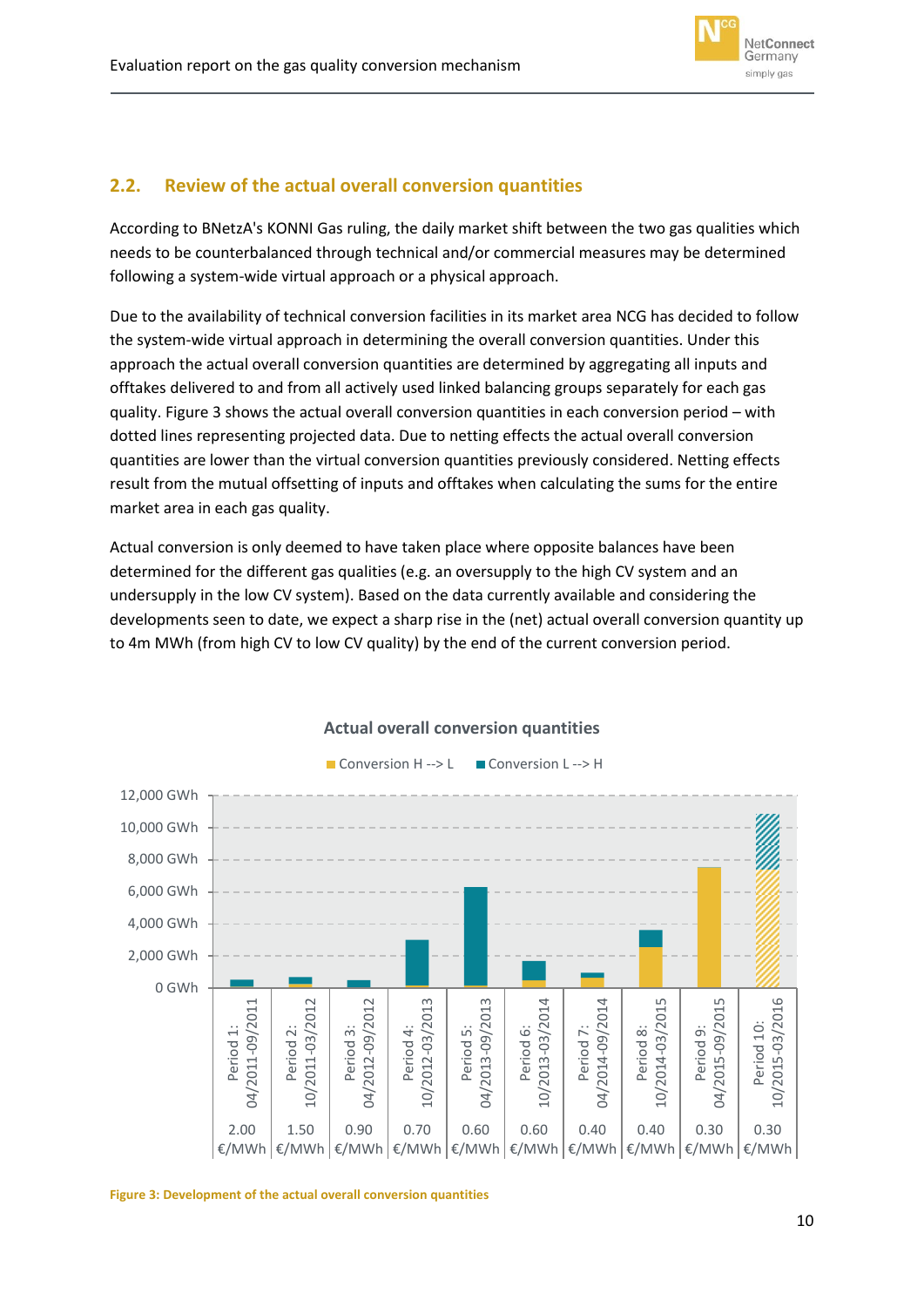

## <span id="page-11-0"></span>**2.3. Technical conversion quantities**

At present, OGE and TG own technical conversion facilities in the NCG market area. OGE's Werne gas mixing plant is capable of adding both low CV gas to the high CV system and high CV gas to the low CV system. OGE's Scheidt mixing plant adds low CV gas to the high CV system. TG, in contrast, has a gas-air mixing plant located in Broichweiden. The facility adds air to high CV gas in order to obtain low CV gas. No third-party conversion facilities are currently used. So far, the use of the OGE and TG mixing plants has not generated any additional costs that would need to be recovered through the conversion fee. The utilisation of the technical mixing plants is shown in [Figure 4.](#page-11-1)

Since March 2015, there has been a considerable decline in the technical conversion capability for the conversion of gas from high CV to low CV quality, most notably at the Werne gas mixing plant. It is assumed that this development can be attributed to the increased technical conversion activities in the Dutch gas transmission system, where high CV gas is converted to low CV gas through the addition of nitrogen. As nitrogen is added, the Wobbe Index of the low CV gas received from the Netherlands rises, which results in a higher calorific value. This in turn limits the high CV to low CV conversion capability of the Werne mixing plant. In view of the expected decline in Dutch low CV gas production volumes from the Groningen gas field, we assume that the conversion capability of the Werne mixing plant will continue to be subject to limitations.

<span id="page-11-1"></span>

## **Technical conversion quantities**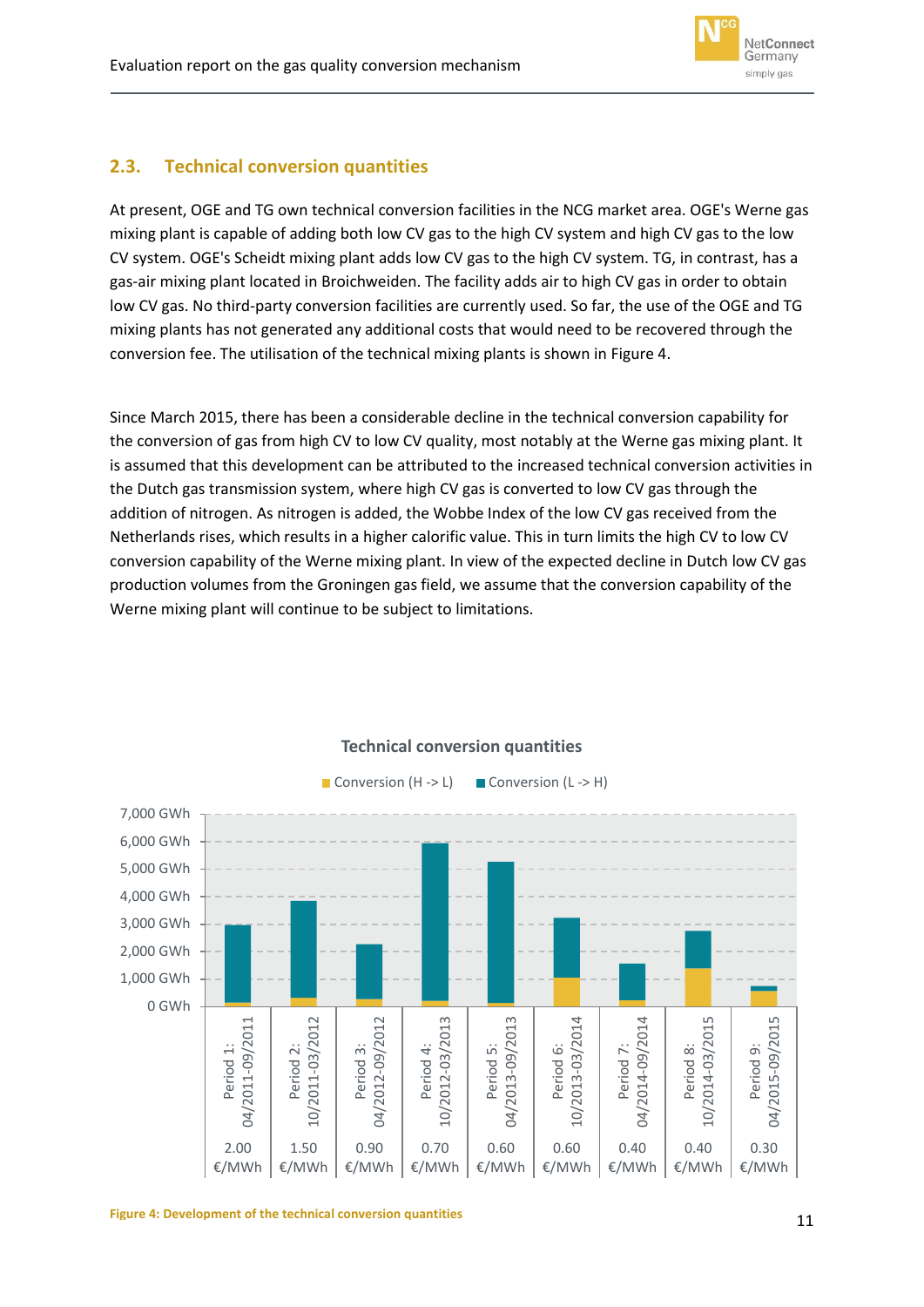

## <span id="page-12-0"></span>**2.4. Use of commercial conversion measures**

### <span id="page-12-1"></span>**Approach for calculating the commercial conversion quantities**

Commercial conversion measures need to be taken in situations where using the technical conversion facilities is not sufficient to counterbalance market shifts (regardless of the direction).

The first step in determining the quantity converted through commercial conversion measures is to calculate the sums of the balancing volumes sold in the gas quality for which there is an oversupply and the balancing volumes purchased in the gas quality for which there is an undersupply, respectively. In view of the fact that for "Global" system balancing actions the gas quality is no relevant criterion, only purchases/sales made to meet "Quality" or "Local" balancing requirements (MOL ranks 2 and 3) are taken into account for the purpose of calculating the overall commercial conversion quantity. Where the above calculations show that balancing actions have been taken in opposite directions in the two different gas qualities (e.g. sales of high CV gas and purchases of low CV gas) the relevant figure is compared with the direction of the overall conversion quantity previously determined. If the relevant direction of the different balancing actions corresponds to the direction in which the actual conversion quantity has been converted, then the smaller of the two values represents the quantity converted through commercial conversion measures in each direction.

Where even within one gas quality balancing actions have been taken in opposite directions, the actual overall sell/buy figure is used, i.e. where there is an oversupply in the market area and gas has been both sold and purchased on that day only the gas quantities sold in the relevant gas quality are taken into account, and not offset by the quantities bought in that quality. Any netting between quantities of the same quality would result in reduced sell or buy quantities, which would not reflect the actual balancing actions taken. The quantity thus obtained is increased by the relevant buy quantity in the other gas quality, which is determined according to the same rules. Hence, assuming that balancing actions have been taken accordingly, the maximum value for each day is twice the actual overall conversion quantity as determined under the system-wide virtual approach, representing sales and purchases in the different gas qualities in equal parts.

#### <span id="page-12-2"></span>**Developments over all conversion periods and outlook**

Due to large-scale use of the virtual conversion mechanism by market participants NCG has had to take commercial conversion measures practically on a daily basis since the end of the eighth conversion period (since March 2015). The sum of all commercial conversion measures, which consisted of purchases of low CV gas and sales of high CV gas, rose to a level of 9,740 GWh in the ninth conversion period. This represents a 7-fold increase in balancing volumes compared to the previous period. [Figure 5](#page-13-1) summarises the quantities used in commercial conversion measures in each of the conversion periods and provides a graphical illustration of their development.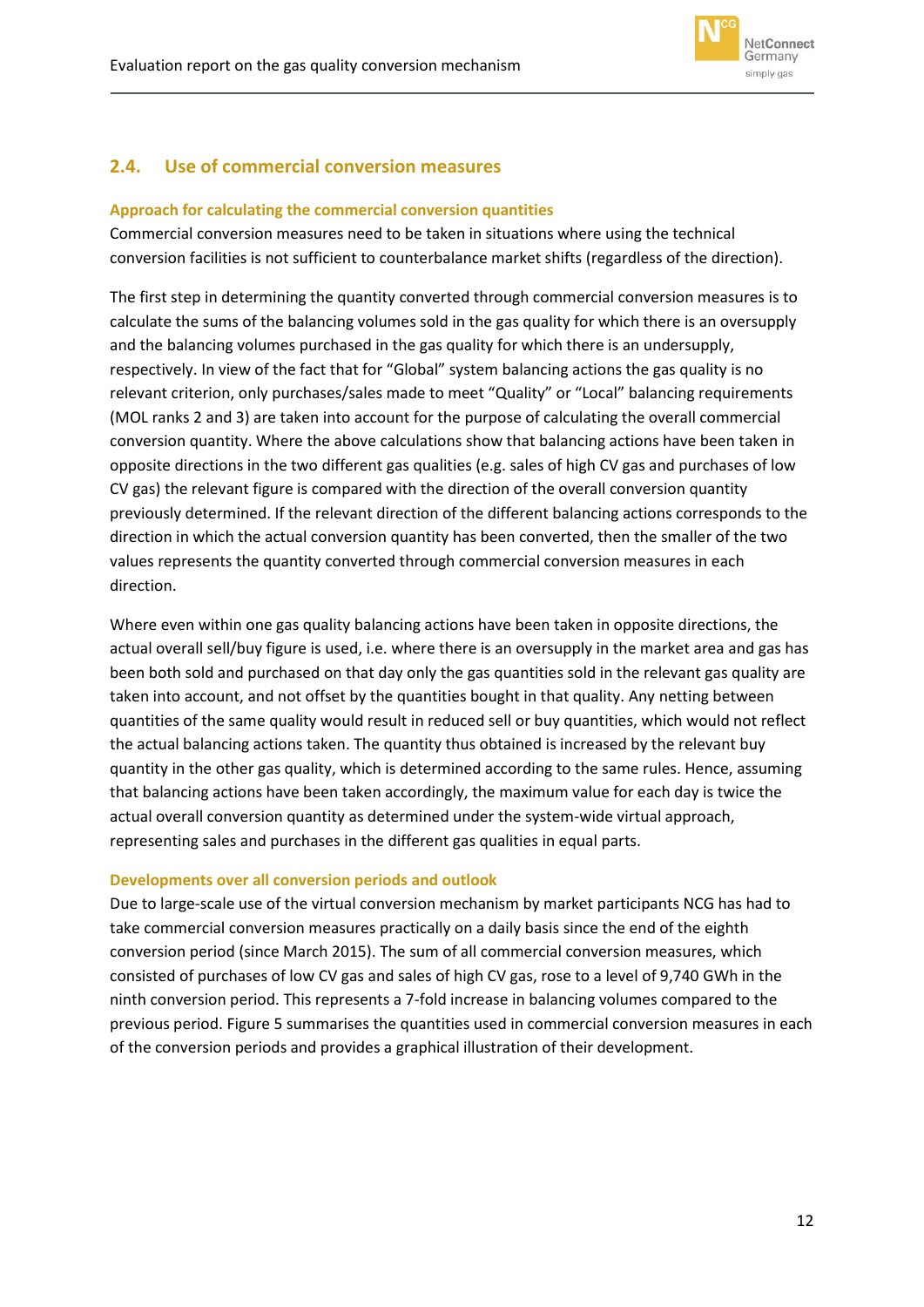



■ Conversion H --> L ■ Conversion L --> H



<span id="page-13-1"></span>**Figure 5: Commercial conversion measures**

There is no reliable way to project the commercial conversion measures that will need to be taken until the end of the current conversion period given that the need for such measures at any given point in time depends directly on the use of the virtual conversion mechanism by market participants, the conversion capabilities of the mixing plants and the current physical state of the network. Another major factor is the demand estimation for non-daily metered end users carried out by the respective network operators, which can significantly influence the gas quantities physically delivered to the market area by BGMs and therefore have a massive impact on the required system balancing actions, and thus indirectly on the actual conversion quantities.

## <span id="page-13-0"></span>**2.5. Development of total physical inputs across all balancing groups**

According to the KONNI Gas ruling the MAM may levy a conversion neutrality charge on BGMs if the costs incurred under the conversion mechanism cannot be recovered through the revenues generated from conversion fee payments. The conversion neutrality charge is applied on all physical inputs as allocated to the balancing groups for each day, with only balancing groups of the type "FZK" (i.e. freely combinable capacity that is not subject to any transportation route restrictions) being taken into account. Purely virtual inputs to the market area, such as trades on the virtual trading point, are not taken into account.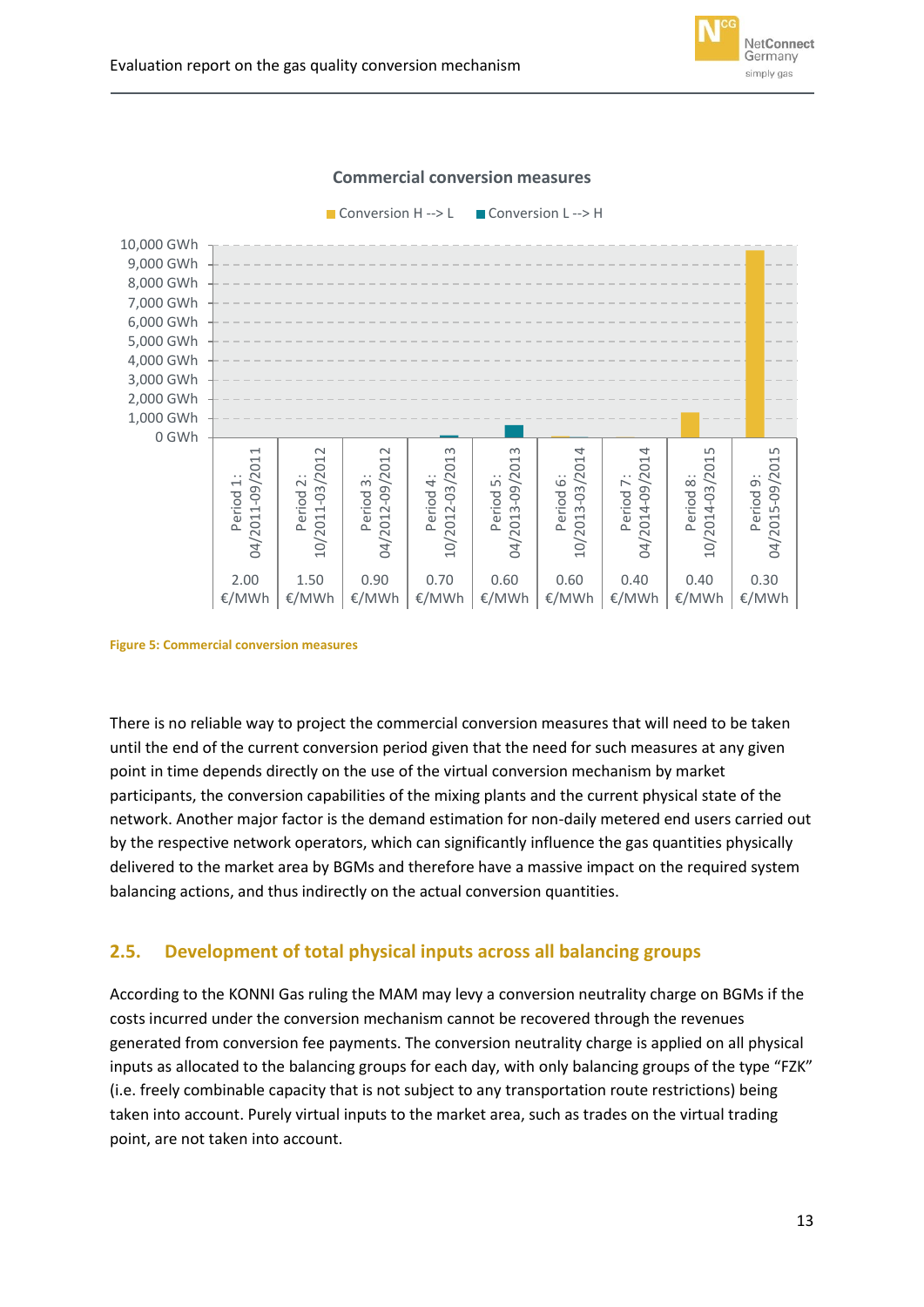

The conversion neutrality charge is levied on the following entry allocation groups:

- Inputs of the type "Entryso"
- Biogas inputs of the type "Entry Biogas physisch"
- Hydrogen inputs of the type "Entry Wasserstoff physisch"

[Figure 6](#page-14-0) shows the physical gas deliveries across all balancing groups of the type "FZK" in each conversion period – with dotted lines representing projected data. As can be seen in the chart, the inputs made in each period show a typical summer/winter profile. For the current conversion period final data are only available for October 2015, with preliminary data being available up to December 2015.



### **Physical inputs across all balancing groups**

<span id="page-14-0"></span>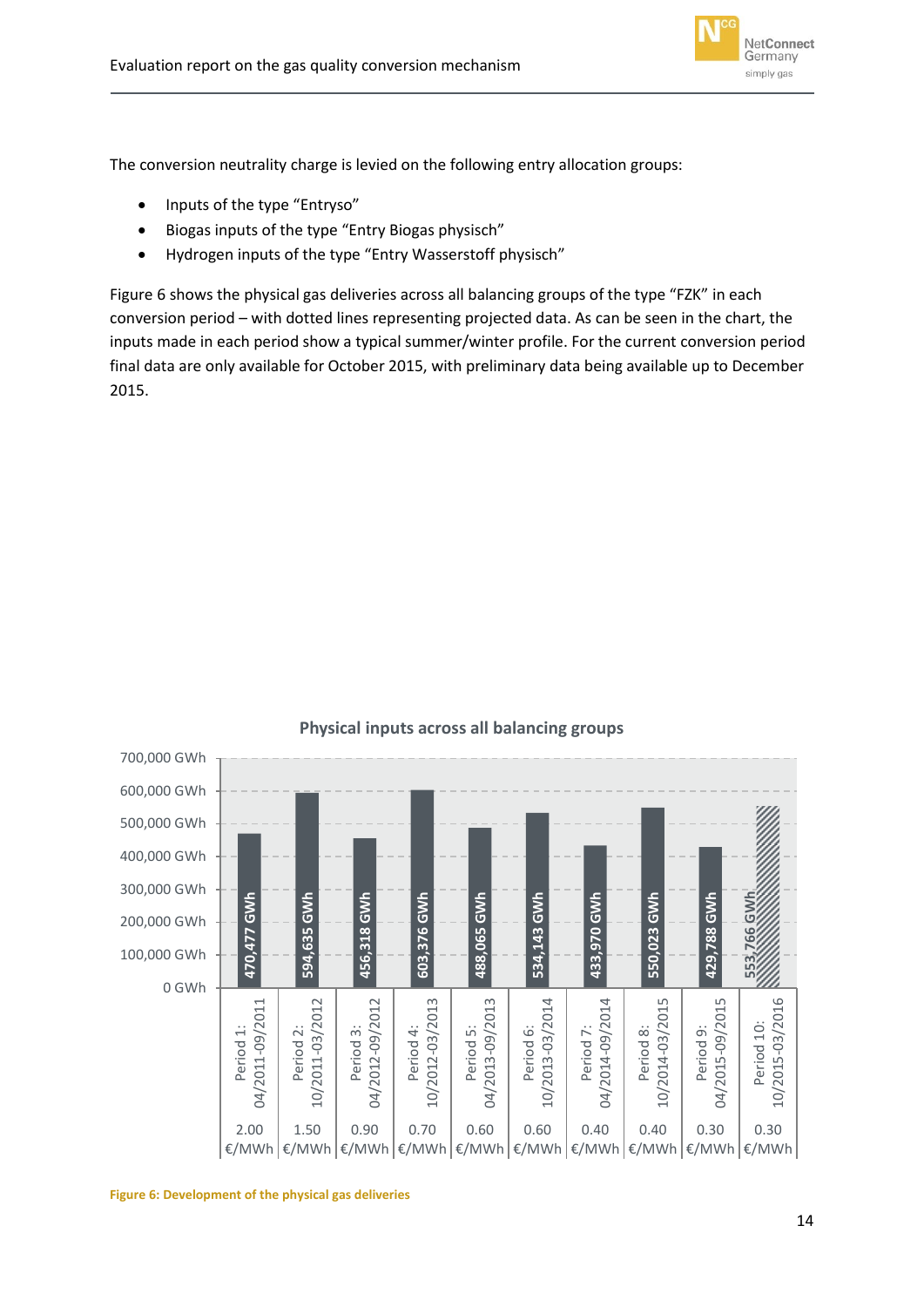

## <span id="page-15-0"></span>**3. Commercial assessment**

### <span id="page-15-1"></span>**3.1. Revenues and costs under the conversion mechanism**

#### <span id="page-15-2"></span>**Approach for calculating the revenue and cost items**

The level of the revenues earned under the conversion mechanism is determined by the conversion fees charged to BGMs for their individual virtual conversion quantities. To date no revenues have been generated from commercial conversion measures. Generally, such revenue could result from positive price differences between simultaneous sales and purchases of balancing volumes (SystemSell commodity price less SystemBuy commodity price).

The conversion costs generally comprise the commodity costs incurred through purchases and sales of balancing volumes in opposite directions, plus a proportion of the availability costs incurred for long-term balancing services, which are apportioned between the balancing neutrality account and the conversion neutrality account.

In order to calculate the commodity costs, the quantities converted through commercial conversion measures are first determined for each day. Subsequently, the weighted average price of balancing purchases and sales is calculated for the relevant direction of conversion. In order to do so the price difference between quality-specific balancing sales (SystemSell) and balancing purchases (SystemBuy) is multiplied by the net quantity converted through commercial conversion measures (i.e. the absolute amount of commercial conversion measures according to sec[. 2.4](#page-12-0) in one direction) on the day in question.

The next step is to calculate the allocation key which is used to apportion the costs incurred for longterm availability contracts for balancing gas and services and the costs incurred for capacity bookings contracted to procure low CV gas volumes on the Dutch TTF to the conversion mechanism. The costs for capacity bookings have been taken into account under the conversion mechanism since April 2015. In order to allocate the relevant cost items first the proportion of balancing volumes used for conversion purposes (commercial conversion quantities) is determined in relation to the total balancing requirements on the day in question. This gives the allocation key. Then the availability contract costs for keeping balancing services available (per quarter) are distributed proportionally over all days within the quarter. Costs for capacity bookings are also calculated on a daily basis. Following this, the allocation key is applied to the daily costs thus determined for the purpose of allocating the relevant proportional costs to the conversion mechanism.

The notable rise in the costs attributable to the conversion mechanism is reflected in the increased use of the virtual conversion options by market participants since March 2015. [Figure 7](#page-16-1) compares the monthly revenues from conversion fee payments against the total costs incurred under the conversion mechanism.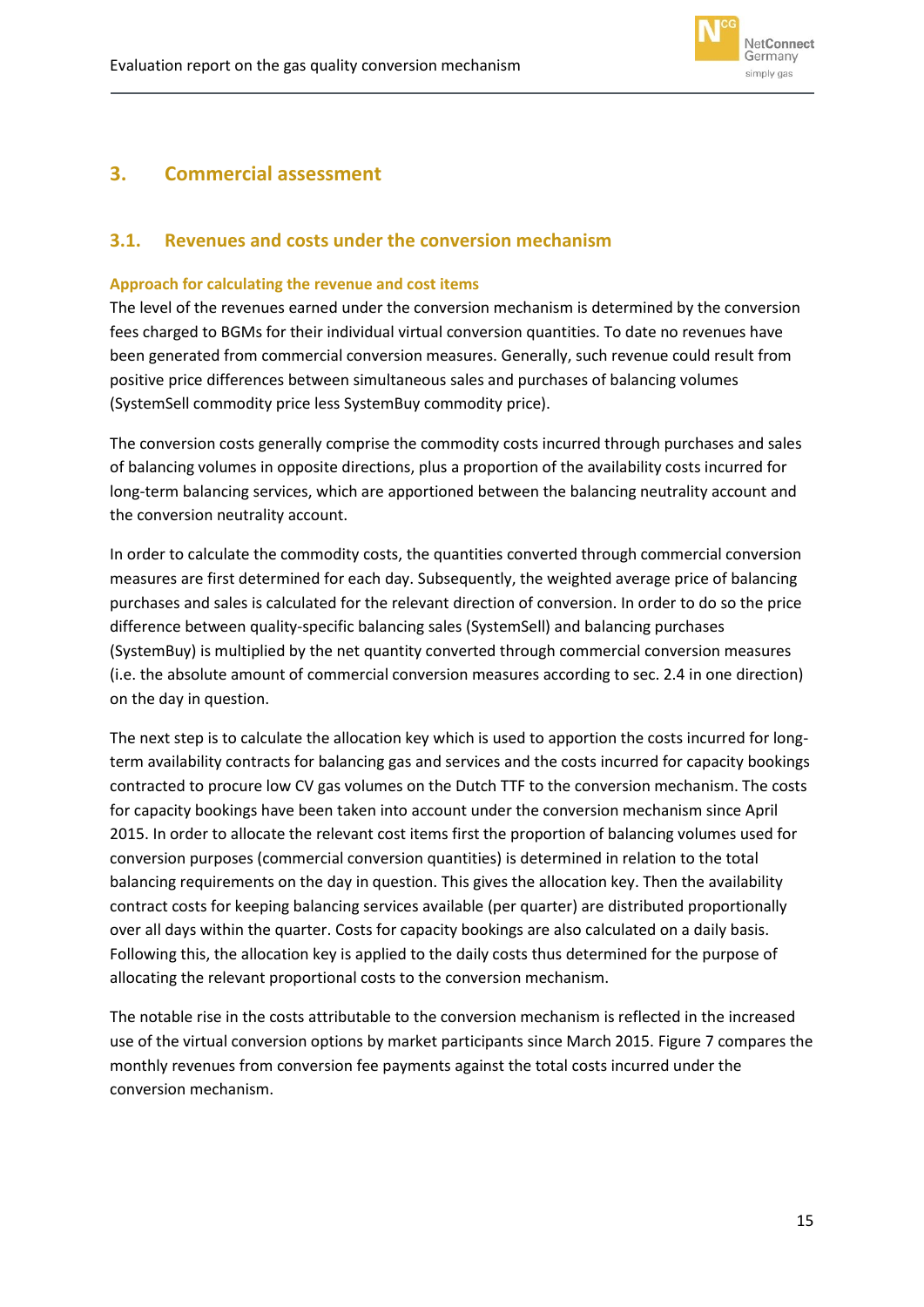



#### **Conversion costs and conversion revenues**

<span id="page-16-1"></span>**Figure 7: Conversion costs and revenues**

## <span id="page-16-0"></span>**3.2. Current position of the conversion neutrality account**

As required under the KONNI Gas ruling, the MAMs have published the current position of the conversion neutrality account on a monthly basis since October 2012 (cf. [Figure 8\)](#page-17-0). The balance of the conversion neutrality account is published together with the balance of the balancing neutrality account by the 10<sup>th</sup> business day of the third month following each delivery month.

At the date of this report, the most recent balance of the conversion neutrality account based on final data was -€14,730,114 at the end of October 2015. This compares to a balance of +€10,481,946 a year earlier. The above account balance is the result of a considerable increase in commercial conversion measures since March 2015 and low revenues from conversion fees invoiced to BGMs.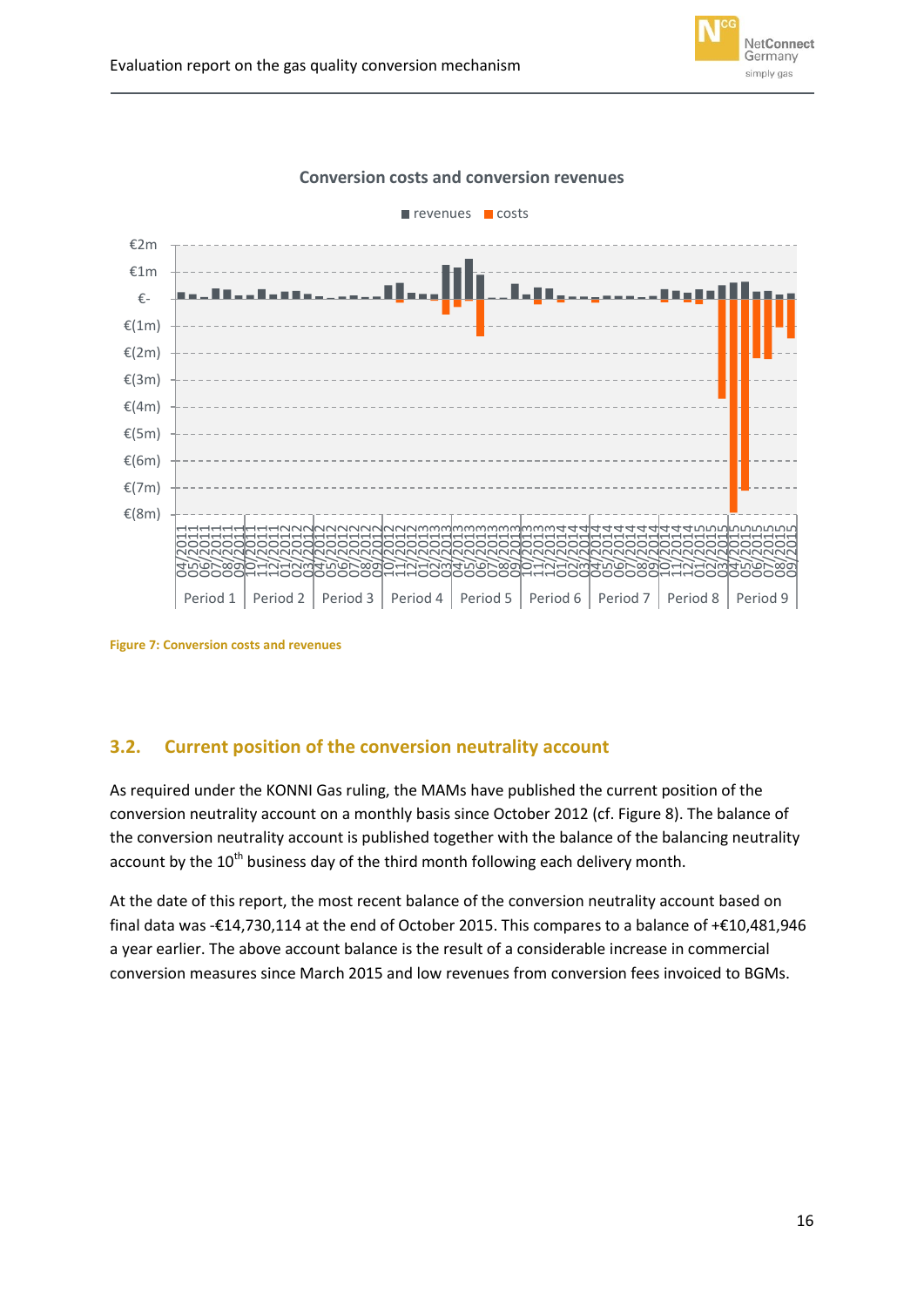



**Evolution of the conversion neutrality account**

<span id="page-17-0"></span>**Figure 8: Evolution of the conversion neutrality account balance since October 2012**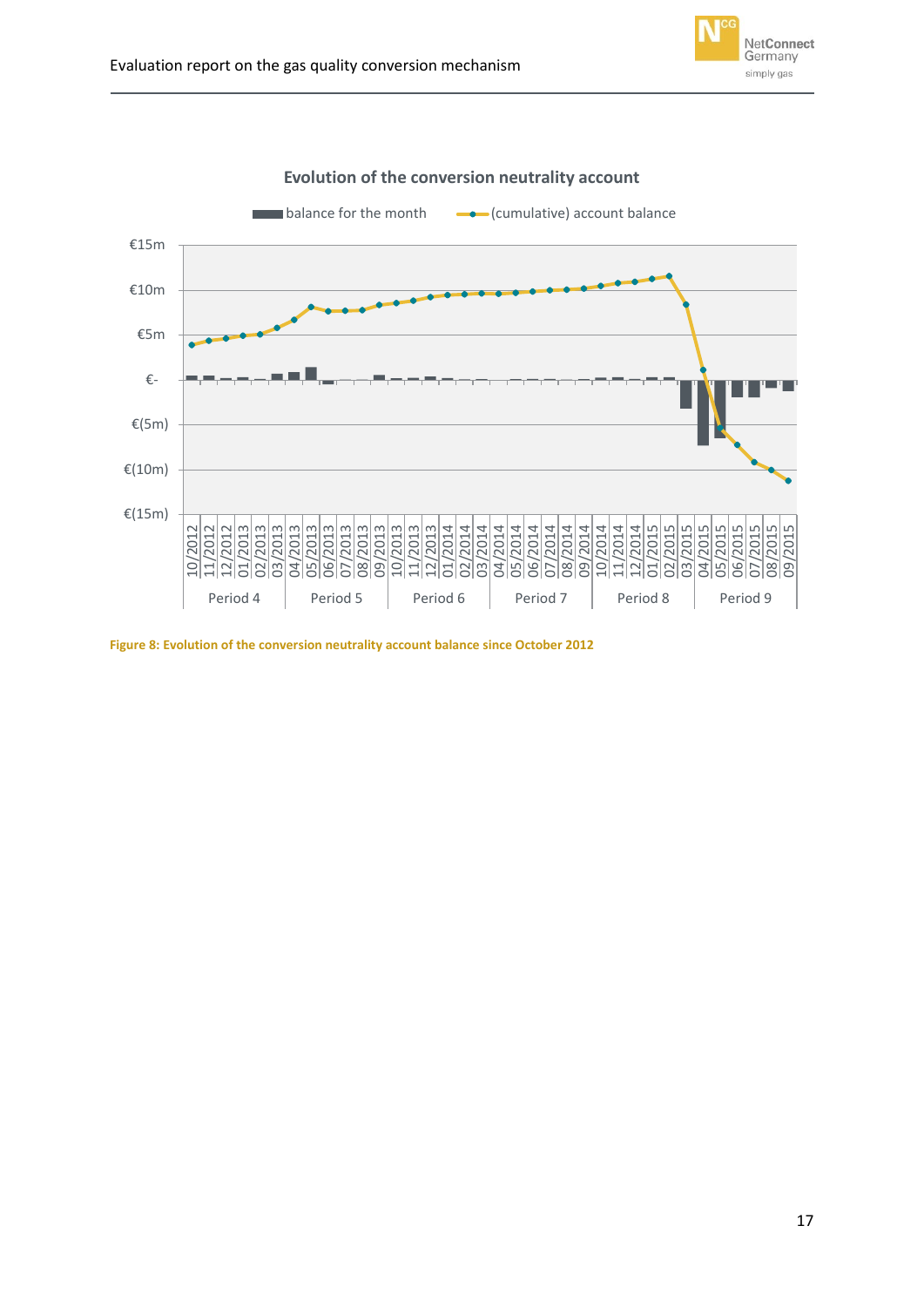

## <span id="page-18-0"></span>**4. Evaluation of the conversion mechanism**

Until the end of the eighth conversion period (October 2014 to March 2015) market participants did not make active use of the opportunities provided by the multi-quality market area on a notable scale, despite the conversion fee going down constantly over successive conversion periods.

Massive use of the virtual conversion options (most notably from high CV to low CV quality) was not observed until the end of the eighth conversion period, when the conversion fee was again lowered significantly to €0.30/MWh for the ninth (April 2015 to September 2015) and tenth (October 2015 to March 2016) conversion periods.

Due to the limited technical conversion capability of the mixing plants in the NCG market area, which have been impacted by the increased addition of nitrogen in the Dutch transmission system since Q1 2015, the technical conversion activities needed to reduce simultaneous system imbalances in the high and low CV gas systems have been restricted considerably. As a result, NCG has had to take commercial conversion measures almost daily in order to counterbalance the quality-specific system imbalances arising in the networks affected.

Over the course of the last and the current conversion period this has led to a significant rise in costs for commercial conversion measures, which in turn resulted in a large deficit in the conversion neutrality account (at October 2015).

Given the developments seen to date under the conversion mechanism and in view of the developments expected for the future, NCG considers the following measures to be necessary:

## <span id="page-18-1"></span>**4.1. Measures planned before 1 October 2016: raising the conversion fee**

Under the KONNI Gas ruling, NCG is required in its capacity as market area manager to ensure that neither permanent costs nor permanent revenues will arise under the conversion mechanism ("cost/revenue neutrality"). The conversion fee is levied to recover the efficient costs incurred in counterbalancing cross-quality inputs and offtakes which are made without regard to the gas quality needed, and to guide the delivery behaviour of the shippers active in the market area.

Considering the negative balance determined for the conversion neutrality account in the current conversion period (-€14,730,114 at October 2015) and in view of the recent developments, which make it seem likely that the virtual conversion quantities – and in their wake the commercial conversion volumes and thus the associated costs – will continue to rise, NCG believes that it is reasonable to raise the conversion fee, which currently stands at €0.30/MWh, in order to levy a higher conversion fee in the next conversion period (1 April 2016 to 1 October 2016), of which measure NCG intends to give notice to BNetzA under sentence 3 of section 5(2) of the standard contract terms set out in the KONNI Gas ruling. The exact level of the conversion fee will be published at least six weeks before the start of the new conversion period, in compliance with the applicable notice periods outlined in the KONNI Gas ruling.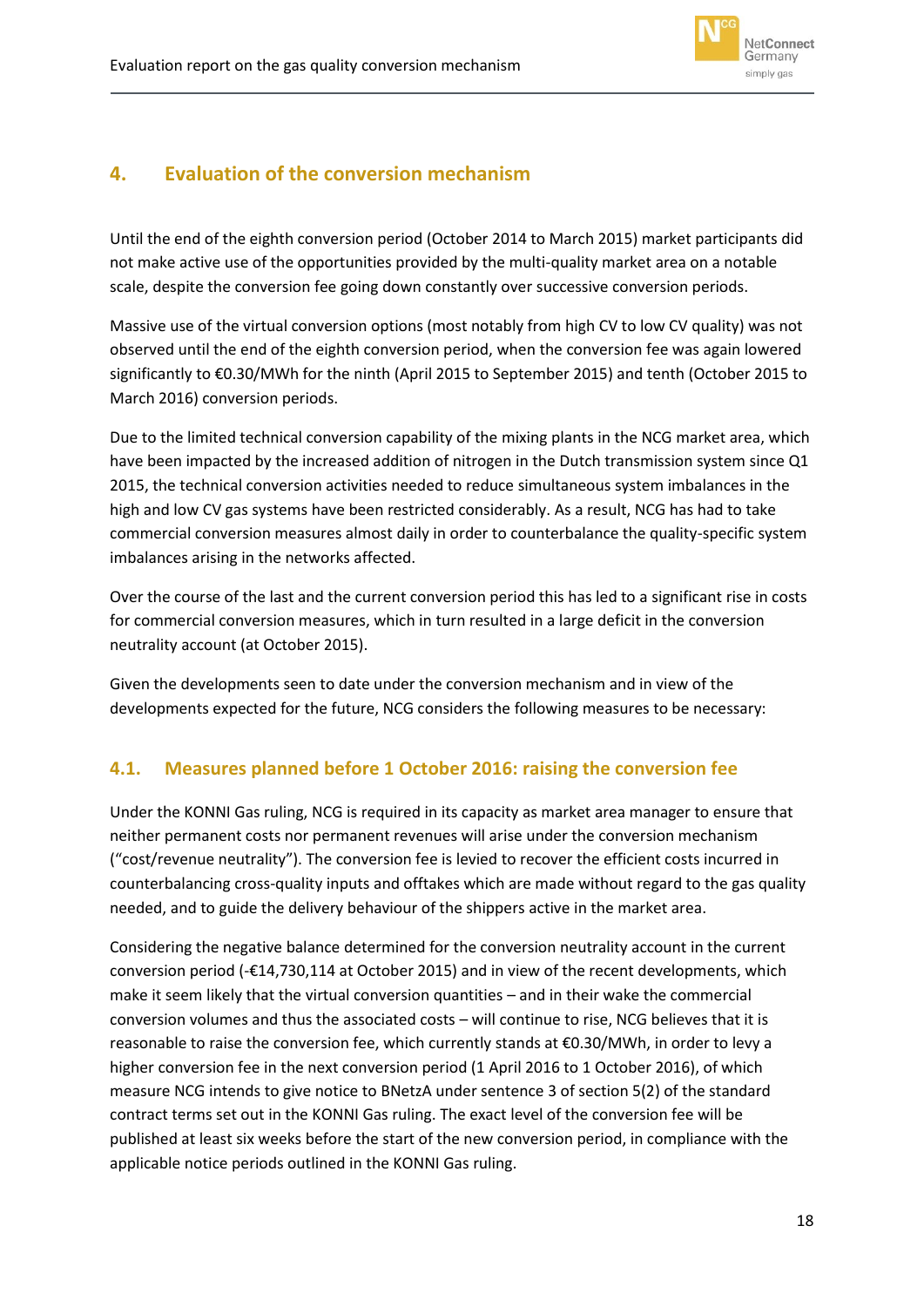

## <span id="page-19-0"></span>**4.2. Measures planned after 1 October 2016: retaining the conversion fee**

NCG is of the view that the market for low CV gas has undergone massive changes in the period since the KONNI Gas ruling was consulted and handed down by BNetzA in 2011/2012 which make it necessary to reassess the current regulatory framework for multi-quality gas market areas.

According to the Gas Network Development Plan (NDP) published by the German gas transmission system operators, around 60% of hourly demand for low CV gas is provided under import contracts delivering gas from the Netherlands. The remaining share of hourly demand must be supplied by storage facilities (some 25%) and German gas production. The analyses carried out in the NDP further show that the projected hourly demand of German end users consuming low CV gas is only just secured even today. The following risk factors are seen to have the largest potential impact on the security of the low CV gas supply:

Decline in natural gas production volumes (low CV gas) in Germany:

Current projections made by the German association of oil and gas producers (WEG; Wirtschaftsverband Erdöl- und Erdgasgewinnung e.V.) show a clear decline in the German production volumes for low CV gas, which, when compared to the 2011 projections, is even more pronounced than was assumed when the KONNI Gas ruling was drafted. Also, experience in recent years has shown that planned production capacities have regularly not been reached. WEG has therefore resorted to factoring in a safety margin of 10%, by which the projected indigenous production volumes are revised downwards, which is also reflected in the NDP.

Decline in natural gas production volumes (low CV gas) in the Netherlands:

Production rates at the Groningen gas field in the Netherlands have plummeted since 2013, from around 53.8 bcm/a in 2013 to current levels of no more than around 28.2 bcm/a (in 2015). This drop in production, which corresponds to a decrease of nearly 50% over a period of two years, was not foreseeable at the time the draft KONNI Gas ruling was published in 2011, either.

The cutbacks in production in the Groningen area have been implemented to respond to a rise in the frequency of earthquakes that have increasingly been shaking the region, which means they are a long-term factor to account for. In December 2014, the Dutch Ministry of Economic Affairs ordered for annual production to be scaled down to 39.4 bcm/a for the 2015 calendar year and the 2015/2016 gas year because of the earthquakes. In June 2015, this production limit was further lowered to 30 and 33 bcm/a for the 2015 calendar year and the 2015/2016 gas year, respectively. In a decision of 18 November 2015 the "Raad van State" in part repealed the requirements for gas extraction imposed by the Dutch Ministry of Economic Affairs and set a new limit for the 2015/2016 gas year which capped production at 27 bcm, with the added proviso that production might be ramped up again to 33 bcm if the average temperature in 2015/2016 remains below the average temperature observed in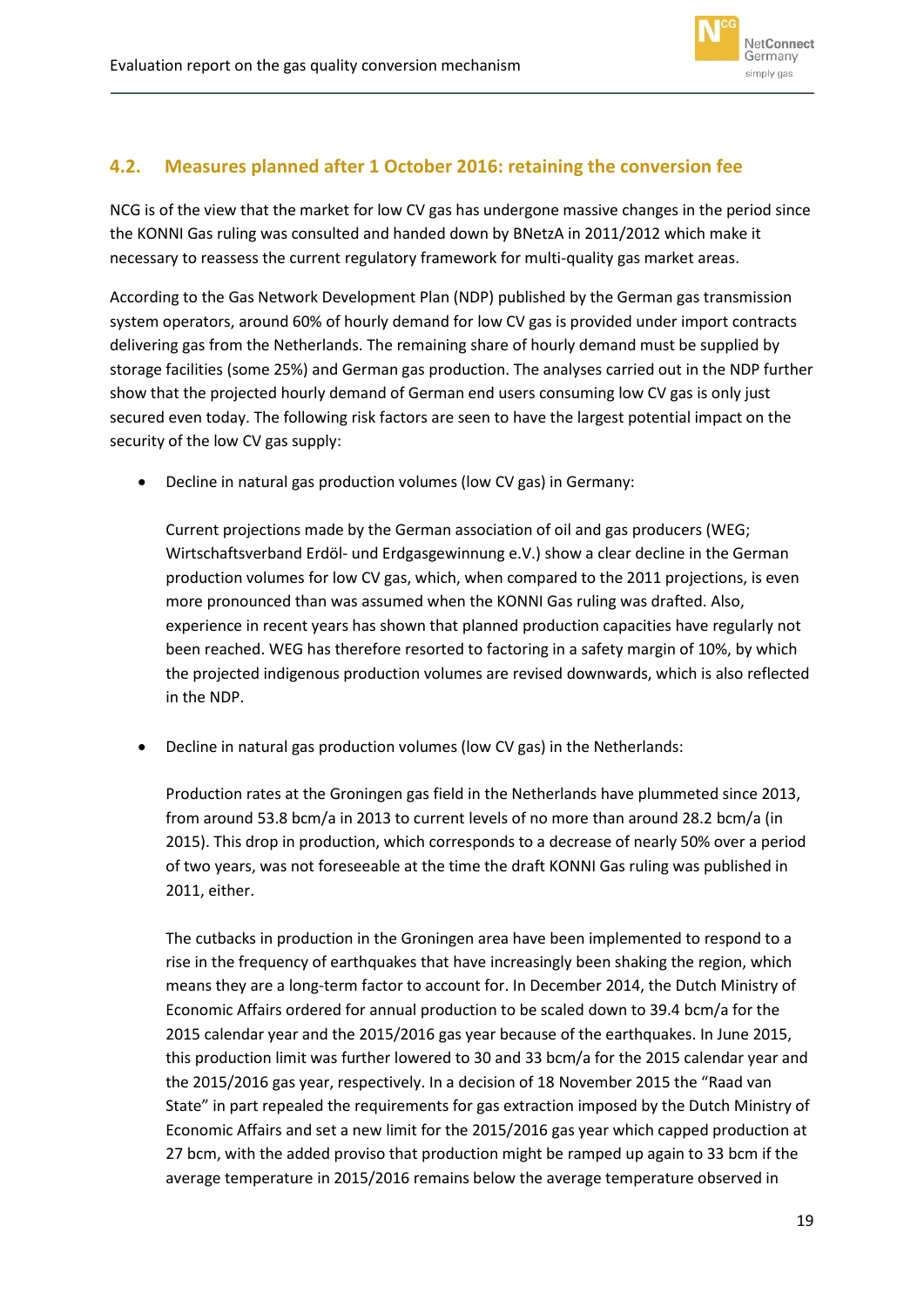

2012, and subject to the condition that at least 15 bcm of low CV gas are supplied by the technical conversion facilities used by GTS.

The current caps on production only apply to the Groningen natural gas field and only until 2016. It can be assumed, however, that the production limits will impact the entire natural gas production activities in the Netherlands. According to statements made by the Dutch Ministry of Economic Affairs, the studies conducted to date have shown that the number and magnitude of the earthquakes can be related to the extraction of natural gas from the Groningen field. So it can be expected that existing long-term supply contracts will neither be renewed nor expanded in scope, with even less room for new long-term supply contracts.

NCG believes that the expected further decline in gas production volumes in the Netherlands can only be managed if additional technical conversion facilities are used or if deliveries to low CV gas customers under existing supply contracts are gradually discontinued or reduced. Given that the build-up of new technical conversion facilities involves additional costs, NCG is of the view that there will be a financial incentive for the Netherlands to further reduce longterm supply commitments.

Gas quality switchover process

In the long run, the only way to relax the tight supply situation for low CV gas described above is to permanently convert supply areas from low CV to high CV quality, which would reduce the dependence on natural gas from the Netherlands. Updated plans for the associated switchover projects are published on a regular basis by the German gas transmission system operators in their NDP. According to the most recent plans available, the number of appliances to be converted each year is generally planned to increase steadily by some 100,000 devices a year until reaching a "plateau" stage with around 400,000 devices a year in 2020. Until the plateau stage is reached in 2020, the relevant service providers will first need to build up the necessary resources (e.g. an appropriate number of certifications and an appropriate number of qualified fitters). In the period between 2020 and 2030 the market for low CV gas will then be reduced gradually by some 6-7 GWh/h each year.

Due to the complexity of the logistical operations involved and in view of the limited capacity (currently) available for the switchover projects planned, it would be unrealistic to expect that implementation of the switchover process in Germany can be accelerated significantly. Creating new technical conversion capacity beyond the level currently available by means of additional investment, which is a possible approach, does not appear to be a reasonable option as it is doubtful whether the construction permits for the required plants would be granted, given their limited useful lives in the context of the ongoing switchover process. That is why this option is not considered in the NDP either.

In the view of NCG the above points show clearly that there is a risk that the security of the low CV gas supply in Germany cannot be fully maintained until all gas quality switchover projects are completed. Financial incentives will therefore be required to ensure that traders continue to